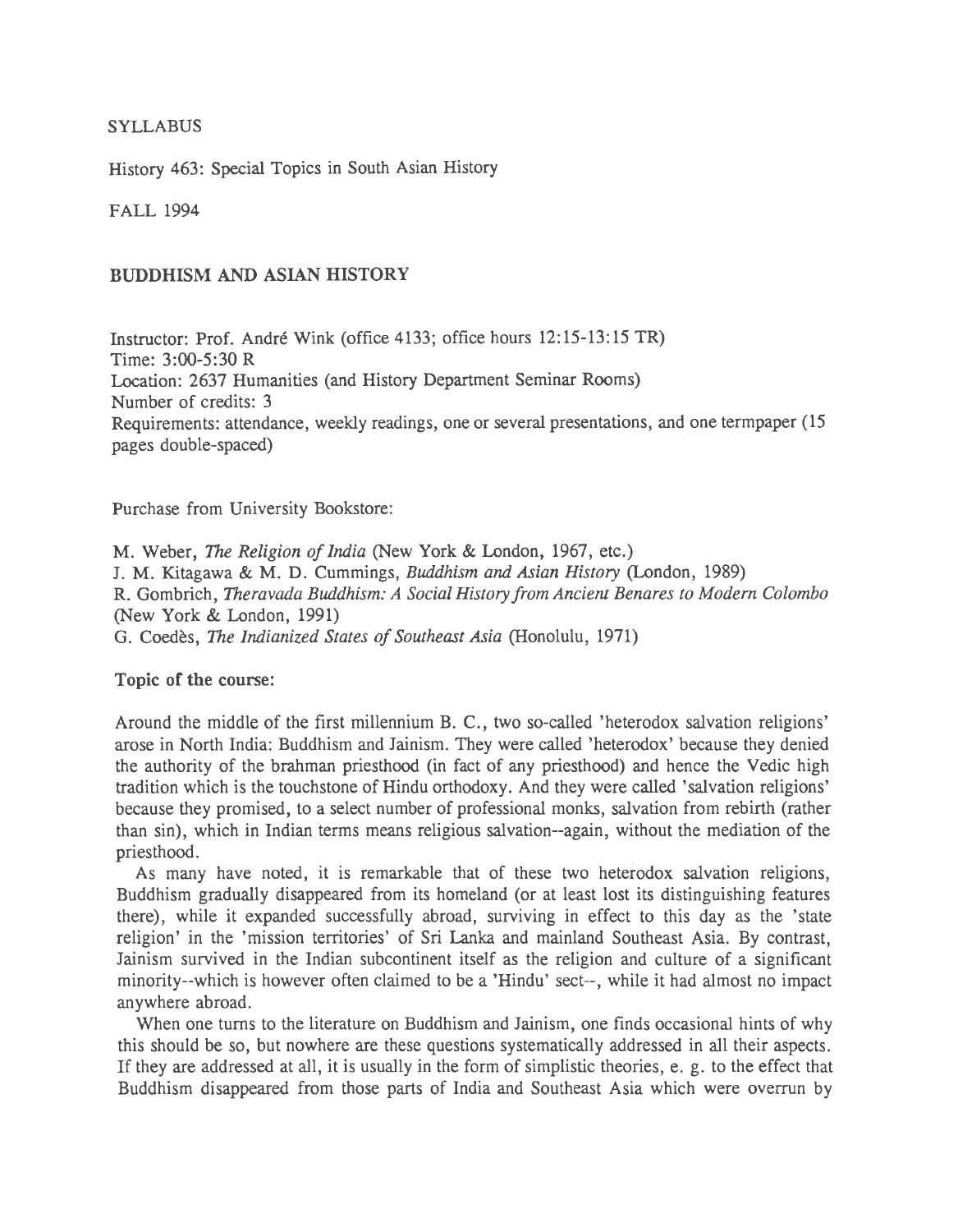Muslim armies in the medieval period and hence became subject to Islamic rule, after which mass conversion occurred due to political pressure, while the religion survived in areas which did not come under direct Muslim rule: the Himalayas, Sri Lanka, mainland Southeast Asia (but not Indonesia).

In order to address these problems more effectively, this course will first introduce the participants to some of the questions that historians and sociologists of religion, in particular Max Weber, have asked about Buddhism in order to situate it among other world religions and, especially, in order to locate it (next to Jainism) in a social and economic context. An attempt will then be made to identify the characteristics of ancient Indian Buddhism and the various transformations it underwent during Asoka. It will be seen that Buddhism in ancient India to a large extent remained embedded in the cosmopolitan context of long-distance trade and itinerant monkhood, but never became a peasant religion with broad, socially inclusive, underpinnings. In this sense, the idea that India was ever 'a Buddhist country' should perhaps be abandoned. In fact, we may well argue that by the time that the Muslim conquerors arrived in North India, in the eleventh to thirteenth centuries, Buddhism, while no longer a religion merely of a floating population of itinerant monks, had become institutionalized in monasteries, which, supported by royal endowments of land and otherwise, tended to become large academically oriented centers with permanent residents, vulnerable to outside attack, but aloof from the rural masses (which merely adopted random cultic elements of the religion). What happened, then, during the Islamic conquest, is that the academic (and soteriological/ philosophical) tradition of Buddhism was uprooted in India itself, and then replaced, outside the orbit of Muslim rule, by a variety of regional forms of Buddhism which, in conjunction again with kingship (especially in the early modem period), took on the aspect of a communal religion as well, and which were, apart from perpetuating the high tradition (but adding little to it), above all peasant religions--trade and money matters being left in these areas to foreign communities of Muslims or expatriate Chinese.

It will be argued that Jainism, since it was much more concerned with maintaining the internal cohesion of its lay community than ancient Indian Buddhism, was in a position not merely to survive in South Asia, but could support a diaspora trading community, essentially similar to that of the Muslims or Chinese in Cambodia, Thailand, and elsewhere.

#### September 1: Introduction

# September 8: Buddhism in Max Weber's historical sociology of religion

Required readings: M. Weber, *The Religion of India* (New York & London, 1967), pp. 192-290.

Discussion: W. Schluchter (ed.), *Max Webers Studie uber Hinduismus und Buddhismus: Interpretation und Kritik* (Suhrkamp, 1984).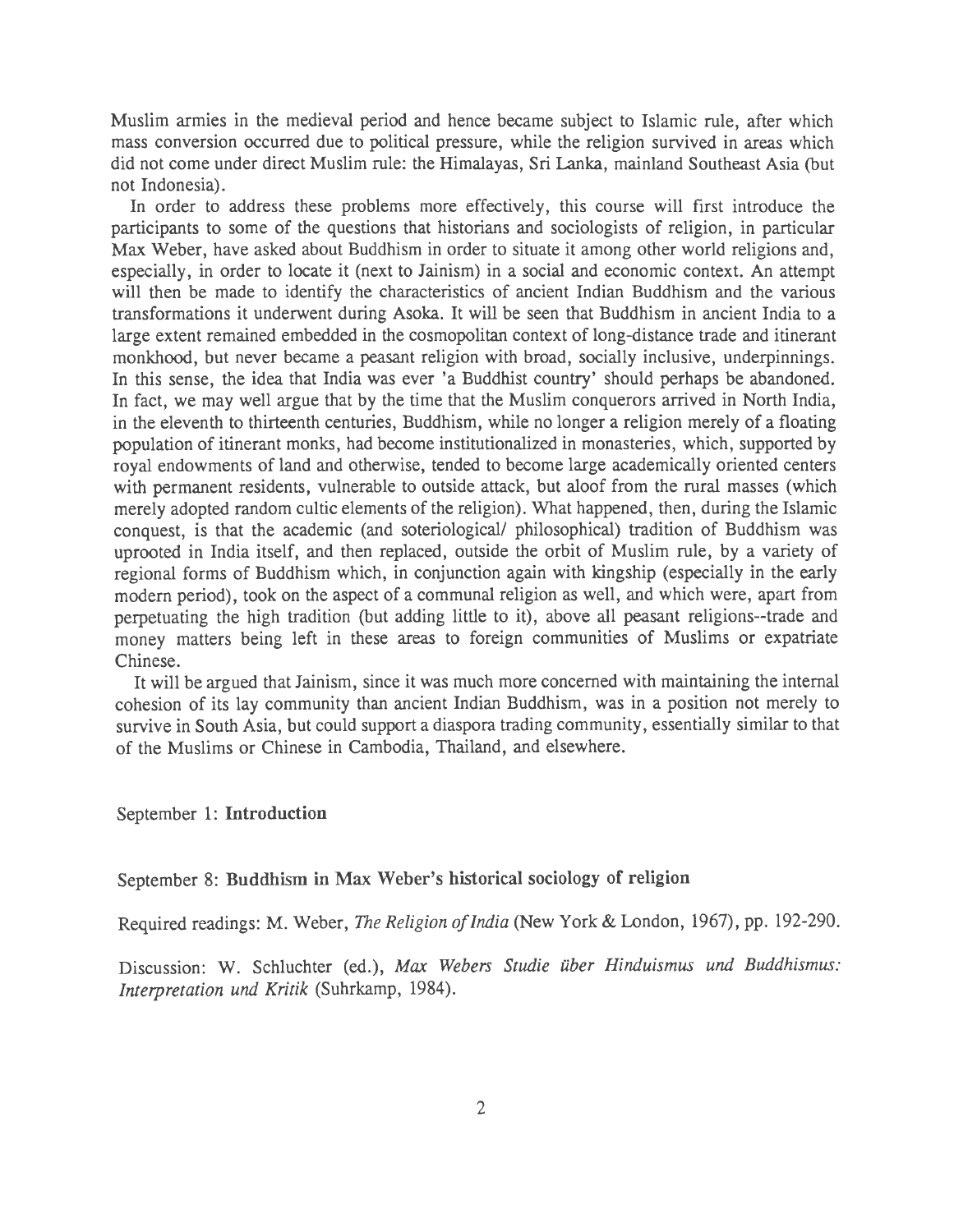#### September 15: Buddhism and Jainism

Required readings: P. S. Jaini, 'The Disappearance of Buddhism and the Survival of Jainism: A Study in Contrast', in: A. K. Narain (ed.), *Studies in History of Buddhism* (Delhi, 1980), pp. 81-91.

Discussion: F. R. Hamm, 'Buddhismus und Jinismus: Zwei Typen indischer Religiositat und ihr Weg in der Geschichte', *Saeculum,* 15 (1964), pp. 41-56.

## September 22: The accommodation between Buddhism and society in ancient India

Required readings: R. Gombrich, *Theravada Buddhism: A Social History from Ancient Benares to Modem Colombo* (New York & London, 1991), pp. 1-136.

### September 29: Asoka

Required readings: S. J. Tambiah, *World Conqueror and World Renouncer: A Study of Buddhism and Polity in Thailand against a Historical Background* (Cambridge, 1976), pp. 54-72 (Chapter 5): 'Asoka Maurya: The Paradigm' .

Discussion: H. Bechert, 'Ashokas "Schismenedikt" und der Begriff Sanghabheda', *Wiener*  Zeitschrift für die Kunde Süd- und Ostasiens, V (1961), pp. 18-52: R. Lingat, *Royautés Bouddhiques* (Paris, 1989), 'Premiere Partie: Ashoka et la fonction royale'(pp. 16-60); R. Thapar, *Asoka and the Decline of the Mauryas* (Oxford, 1961); G. Fussman, 'Pouvoir Central et Regions dans l'Inde Ancienne: le probleme de !'empire Maurya', *Annales E. S.* C., 37, 4 (1982), pp. 621-47.

### October 6: Buddhist India

Required readings: J. Heitzman, 'Early Buddhism, Trade and Empire', in: K. A. R. Kennedy & G. L. Possehl (eds), *Studies in the Archaeology and Palaeoanthropology of South Asia* (New Delhi, 1984), pp. 121-137.

Discussion: J. Heitzman, *The Origin and Spread of Buddhist Monastic Institutions in South Asia, 500 B. C.-300 A. D.* (Philadelphia, 1980); S. Dutt, *Buddhist monks and monasteries in India*  (London, 1962); M. Njammasch, 'Buddhistische Klöster im Reich der Maitrakas von Valabhi', *Journal of the Economic and Social History of the Orient (forthcoming); H. A. Giles (tr.), The Travels of Fa-hsien (399-414 A. D.), or Record of the Buddhistic Kingdoms* (London, 1956); S.Beal (tr.), *Si-yu-ki: Buddhist Records of the Western World* , 4 vols ( Calcutta, 1957-8); G. Roerich (ed. & tr.), *Biography of Dharmasvamin* (Patna, 1959); H. D. Sankalia, *The University of Nalanda* (Delhi, 1972).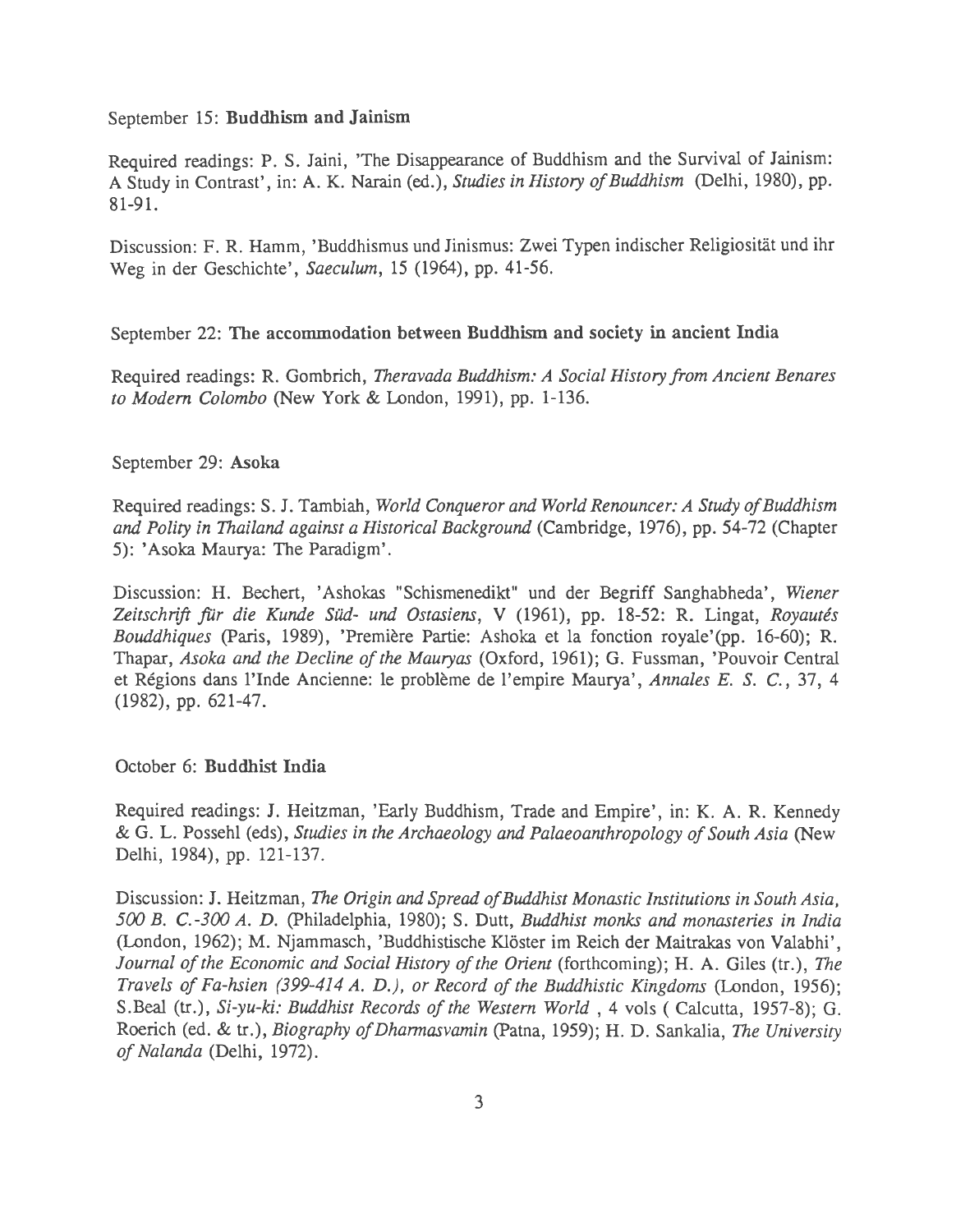#### October 13: Buddhism and kingship in Sri Lanka

Required readings: R. Gombrich, *Theravada Buddhism: A Social History from Ancient Benares to Modem Colombo* (New York & London, 1991), pp. 137-171: 'Chapter 6: The Buddhist tradition in Sri Lanka'.

Discussion: H. B. M. Ilangasinha, *Buddhism in Medieval Sri Lanka* (Delhi, 1992); B. L. Smith (ed.), *Religion and Legitimation of Power in Sri Lanka* (Chambersburg, 1978); K. M. De Silva, *A History of Sri Lanka* (London, 1981); R. A. L. H. Gunawardana, *Robe and Plough: Monasticism and Economic Interest in Early Medieval Sri Lanka* (Tucson, 1979); R. Lingat, *Royautes Bouddhiques* (Paris, 1989), 'Deuxieme Partie: La conception de la fonction royale a Ceylan' (pp. 61-248).

# October 20: Sangha, kingship and society in medieval Southeast Asia (Cambodia, Laos, Thailand, Burma)

Required readings: J. M. Kitagawa & M. D. Cummings (eds), *Buddhism and Asian History*  (London, 1989), pp. 107-30 (D. K. Swearer, 'Buddhism in Southeast Asia') & pp. 309-15 (R. Gombrich, 'Buddhist Cultic Life in Southeast Asia'); G. Coedes, *The Indianized States of Southeast Asia* (Honolulu, 1971).

Discussion: B. L. Smith (ed.), *Religion and the Legitimation of Power in Thailand, Laos and Burma* (Chambersburg, 1978); S. J. Tambiah, *World Conqueror and World Renouncer: A Study of Buddhism and Polity in Thailand against a Historical Background* (Cambridge, 1976); Y. Ishii, *Sangha, State, and Society: Thai Buddhism in History* (Honolulu, 1986); B. Gosling, *Sukhothai: Its History, Culture, and Art* (Singapore, 1991); M. Aung-Thwin, *Pagan: The Origins of Modem Burma* (Honolulu, 1985); M. E. Spiro, *Buddhism and Society: A Great Tradition and its Burmese Vicissitudes* (Berkeley, Los Angeles & London, 1982); H. Kulke, *The Devaraja Cult* (Ithaca, 1978).

#### October 27: Buddhism and the state in early modern Southeast Asia ·

Required readings: V. Lieberman, 'Local Integration and Eurasian Analogies: Structuring Southeast Asian History, c. 1350-c.l830', *Modem Asian Studies,* 27, 3 (1993), pp.475-572; A. Reid, *Southeast Asia in the Age of Commerce, 1450-1680: Volume Two, Expansion and Crisis*  (New Haven & London, 1993), Chapter ill, 'A Religious Revolution' (pp. 132-201).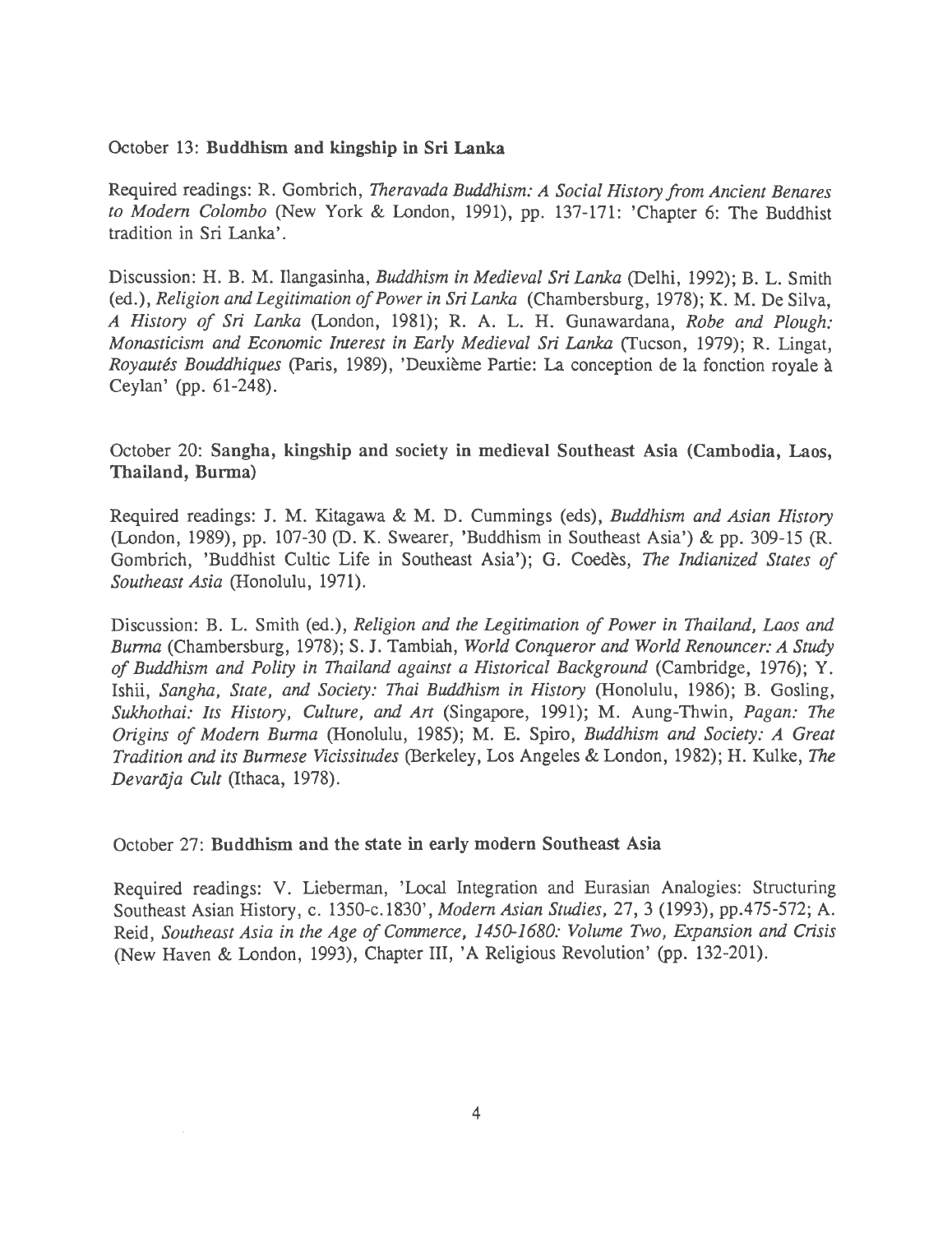November 3: The decline and disappearance of Buddhism in India

Required readings: L. Joshi, *Studies in the Buddhistic Culture of India (During the 7th and 8th Centuries A. D.)* (Delhi, 1964), Chapter XII, 'Beginnings of the Decline of Buddhism in India' (pp. 379-418).

Discussion: R. C. Mitra, 'The Decline of Buddhism in India', *Visva-Bharati Annals,* VI (Santiniketan, 1954), pp. 1-164; K. L. Hazra, *Buddhism in India as described by the Chinese pilgrims* (Delhi, 1983); D. N. Maclean, *Religion and Society in Arab Sind* (Leiden & New York, 1989).

### November 10: Buddhism and Islam

Required readings: A. H. Johns, 'From Buddhism to Islam: An Interpretation of the Javanese Literature of the Transition', *Comparative Studies in Society and History,* IX (1966-67), pp. 40- 50; A. Reid, 'The Islamization of Southeast Asia', in: M. A. Bakar, A. Kaur, A. Z. Ghazali (eds), *Historia: Essays in Commemoration of the 25th Anniversary of the Department of History, University of Malaya* (Kuala Lumpur, 1984), pp. 13-33.

Discussion: A. Roy, *The Islamic Syncretistic Tradion in Bengal* (Princeton, 1983); R. M. Eaton, *The Rise of Islam and the Bengal Frontier* (Berkeley, Los Angeles & London, 1993); T. Duka, 'Ignaz Goldziher's A Buddhismus hatasa az Islamra', *Journal of the Royal Asiatic Society*  (1904), pp. 125-41; I. Goldziher, *Introduction to Islamic Theology and Law* (Princeton, 1981); J. Newman, 'Islam in the Buddhist Kalacakra Tantra' (Paper presented to the 1989 Annual Meeting of the American Academy of Religion, Annaheim, CA, 1989); P. Hasan, 'Temple Niches and Mihrabs in Bengal', in: A. L. Dallapiccola & S. Zingel-Ave Lallemant (eds), *Islam and Indian Regions* (Stuttgart, 1993), pp. 87-94; P. Chattopadhyaya (ed.), *Taramitha's History of Buddhism in India* (New Delhi, 1980); A. Wink, *Al-Hind: The Making of the Indo-Islamic World, Volume I* (Leiden & New York; New Delhi, 1990); *idem, Volume II* (forthcoming), Chapter V ('The Religious Transformation of Indo-Islamic Society').

November 17: Buddhism and society in Tibet

Required readings: H. Guenther, 'Buddhism in Tibet', in: J. M. Kitagawa & M.D. Cummings (eds), *Buddhism and Asian History* (New York & London, 1987), pp. 175-187; D. L. Snellgrove, 'The Schools of Tibetan Buddhism', *ibid.,* pp. 277-285.

Discussion: D. Snellgrove, *Indo-Tibetan Buddhism: Indian Buddhists and their Tibetan Successors,* 2 vols (Boston, 1987).